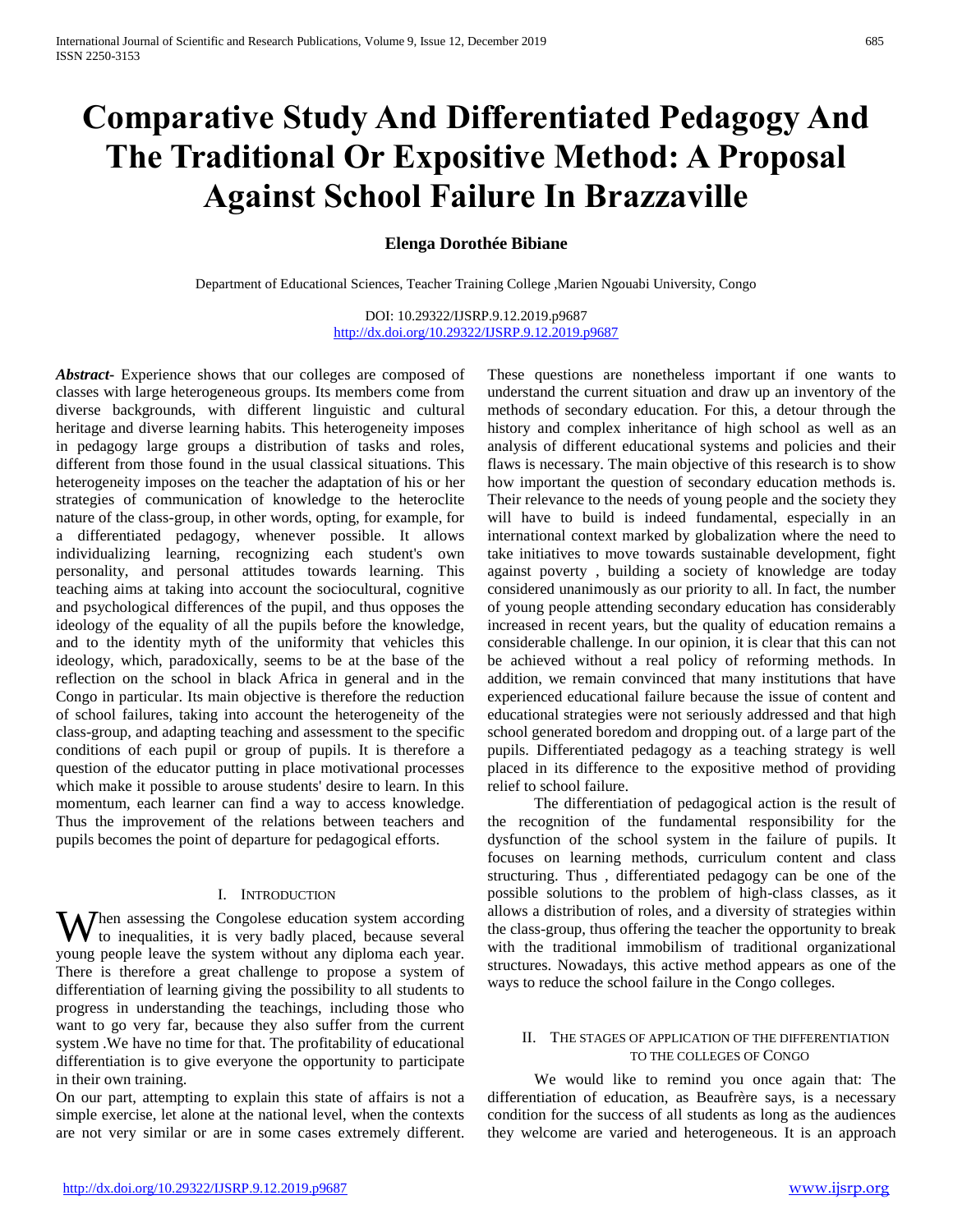that implements a diverse set of teaching and learning tools to enable students of different ages, backgrounds, skills and abilities to reach common objectives. To differentiate one's pedagogy requires diversifying one's pedagogical approaches, the organizational modalities. [\[1\]](https://translate.googleusercontent.com/translate_f#_ftn1)

 Starting from our academic experience and in the pedagogical field, we thought to present some lessons of the literary subjects in different classes of secondary. This work is not an end in itself, but a canvas that can help beginning teachers in the practice of individual differentiation. Here are the different stages of practice of the pedagogy differentiated according to teams-cycles of preschool, primary and secondary which have experienced it:

## *1 .1. First step: Definition of the current situation and a problem (diagnostic evaluation)*

 Firstly, an analysis of the current situation and the problematic concerning student learning must be carried out. Essentially, it involves making the diagnostic evaluation of the components and relationships of the educational situation.

 For example, with respect to the difficulties of a subgroup of four primary cycle pupils in reading, Carlo Nanni, a teacher, might ask himself the following questions: What do I know about attitudes, knowledge, learning processes or metacognitive processes of these four readers? Are my educational interventions adequate to help them? Are they adapted to their prerequisites and characteristics? Are the visual aids presented relevant to them? Have they had enough time to learn? Based on such questions, a diagnostic assessment aims at a better understanding of what impedes learning[.\[2\]](https://translate.googleusercontent.com/translate_f#_ftn2)

A diagnostic assessment applies, with more or less rigor to some before making the differentiation. The diagnosis of groups of students can be carried from:

- the speed or the quality of the performances (in reading, in computation, in writing, in spelling) ;

- knowledge of certain bases and certain knowledge ;

- the abilities of attention and application skills to abstraction and logical reasoning;

- sensorimotor and concrete skills;

- motivations for school work (at school and at home);

- the capacities of autonomy and responsibility ;

- sociometric choices (increased opportunities to work in teams with some classmates rather than with others):

- the representations of the disciplines and the capacities of adaptation the maturity of the reflections.

## *1 .2. Second step: Definition of the desired situation*

 Once the current situation is well defined, it is possible to specify the desired situation, what students should learn and what will be initiated or modified, within the pedagogic situation, to contribute to it. A variety of actions, tools or types of interventions can then be envisaged: select certain contents, modify the teaching formulas, create a material or a visual support, adjust the program of activities, vary the modes of grouping, etc. [\[3\]](https://translate.googleusercontent.com/translate_f#_ftn3)

 For example, Mr Carlo Nanni having noticed that his four pupils with reading difficulties do not master word identification strategies because he does not teach them explicitly, he might

consider it desirable to accentuate the explicit teaching of such strategies for that they are able to use them properly.

## *1 .3. Step Three: Planning the Action*

 With Hume we say that Action Planning is the moment when a teacher designs and prepares to implement the changes that are deemed desirable to the teaching situation. For example, for Professor Carlo Nanni, this could be read on explicit teaching, the preparation of some lessons or the reorganization of the schedule to facilitate remedial clinics with the subgroup of students in difficult reading[.\[4\]](https://translate.googleusercontent.com/translate_f#_ftn4)

### *1 .4. Fourth step: Action*

 The action corresponds to the effective implementation of planned actions to move from the current situation to the desired situation. In the example chosen, the action would correspond to the moment when Mr Carlo Nanni would teach, as Hume recalls, «explicitly, to the four targeted students, different reading strategies in the context of weekly remedial clinics spread out over eight weeks. " [\[5\]](https://translate.googleusercontent.com/translate_f#_ftn5)

### *1 .5. Step Five: Evaluating the Action*

 At the end of any pedagogical differentiation process, it is necessary to evaluate the impact of the actions implemented on student learning. Still related to our example of the difficulties of a sub-group of students in reading, the evaluation stage of the action could correspond to the moment when Mr Carlo Nanni, after eight weeks, would meet his four students to evaluate their degree of acquisition of word identification strategies. If the impact analysis reveals that the actions implemented did not have the desired effect on the learning of the targeted students, another cycle of pedagogical differentiation should be undertaken in relation to the same learning object. For example, Nanni could decide to initiate a new cycle of educational differentiation for one of the four readers whose difficulties would persist despite the initial actions implemented. In our opinion, an action of educational differentiation can be situated on a continuum going from variation to adaptation, according to, in particular, that it is addressed to a greater or lesser number of pupils, that it implies the consultation of a greater or lesser number of stakeholders or modifications, or not, to the requirements of the study program.

#### III. A BRIEF THEORY OF DIFFERENTIATED PEDAGOGY ACCORDING TO ANN CAROL TOMLINSON.

 Our lesson examples are based on Ann Carol Tomlinson's model. Thus we begin by presenting his theory in the context of differentiated pedagogy.

## **2 .1. What is differentiated pedagogy?**

 According to Ann Tomlinson, differentiation is difference-sensitive teaching. In other words, it means that teachers must proactively plan a variety of approaches based on students' learning needs, how they will learn it, and / or how they will show what they have learned in order to 'increase the probability that each student will learn as much as he or she can, as effectively as possible.  $[6]$  At the same time, it is a philosophy and teaching method that respects the needs of students to promote their success. Learning activities can be differentiated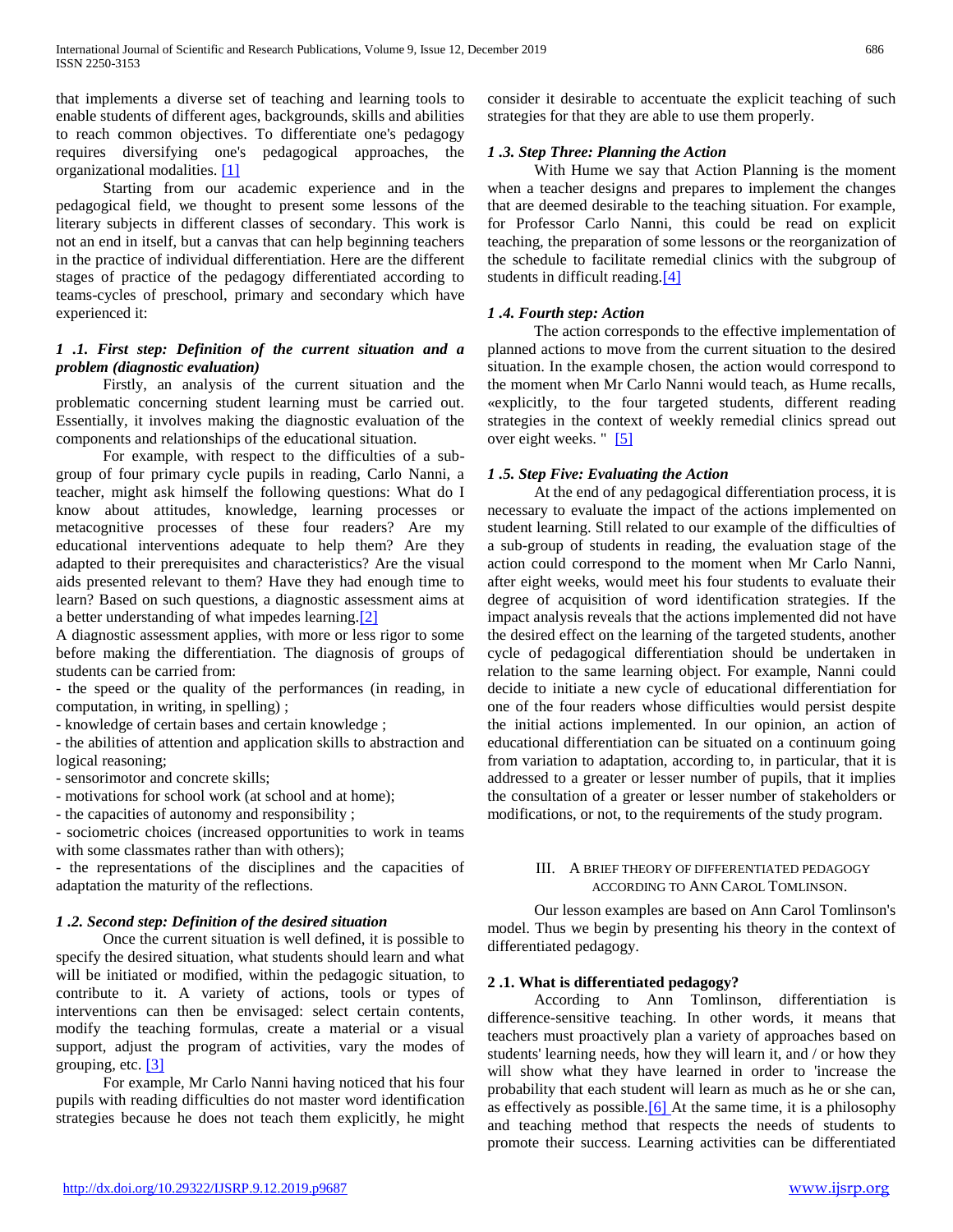on the basis of students ability to learn specific content or skills, their interests or their preferred ways of learning.In a differentiated class, the learning experience of students in many configurations -Work in small groups (with peers having similar or different preparation, interests, or learning preferences), with a partner, individually, and like a whole group. [\[7\]](https://translate.googleusercontent.com/translate_f#_ftn7)

According to Tomlinson, differentiated instruction is based on effective pedagogical practice and revolves around several key elements: (see table on next page).



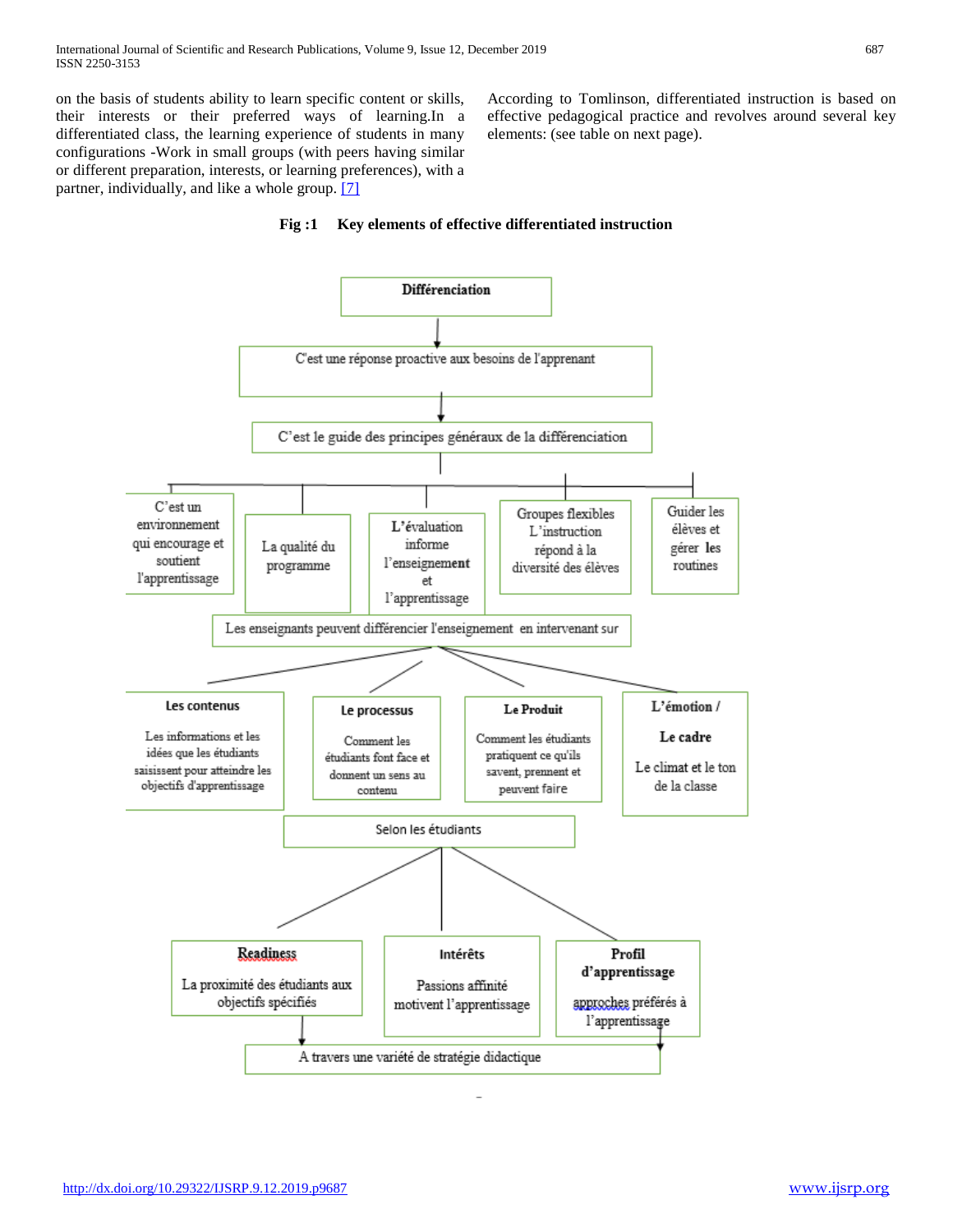The high quality program means planning the end in mind. It begins by clearly defining where we want students to go before thinking about how we want them to get there. What do we want them to know, understand, and be able to do as a result of the learning experience? To do this, it is a question of designing a good program by identifying essential Memorandums of Understanding - the concepts, principles, or great ideas of the subject of unity. Understandings that are meaningful, intriguing and provocative of thought allow students to see the relevance of what they are studying to other topics and the world around them. The high quality program allows students to explore important ideas and invites them to develop the necessary skills and attitudes necessary to do rigorous quality work.

#### **2 .3. Continuous evaluation**

 Evaluation is the element that guides teaching in the differentiated class. Using unclassified tests or surveys to preassess the readiness and interests of students before or at the beginning of a unit. It will help you determine where each student is connected with the unit and guide in identifying initial student groups and assigning tasks early in the job. Throughout the unit, continuous assessment helps to monitor each student's progress towards learning objectives, and guides the teacher in planning next steps in the classroom. Summative evaluations can also be differentiated based on readiness, interest and learning profile. Hume concludes by saying that it is essential, however, that all summative assessment variables allow students to demonstrate what they have learned in reference to the learning unit. " [\[8\]](https://translate.googleusercontent.com/translate_f#_ftn8)

## **2 .4. Respectful tasks**

 Students who come to our classrooms seek affirmation, contribution, challenge, power, and purpose. Respectful tasks meet these needs. In classrooms, it is extremely important that the task we ask students to do is respectful. In a differentiated class, students often work on several tasks simultaneously. Tasks can be adjusted by different levels of preparation, interests or learning preferences, but whatever the task a student is assigned to, it must be respectful.

#### **2 .5. Building a community**

 In an effective differentiated classroom, the teacher focuses on building a learning community where students feel safe, accepted and supported. The one where students treat each other with respect, help each other to be productive. Students have a voice in how the community works and take responsibility for identifying and solving problems in the classroom[.\[9\]](https://translate.googleusercontent.com/translate_f#_ftn9)

### **2 .6. Flexible grouping**

 An effective differentiated classroom is characterized by the practice of flexible grouping. This means that students work in a variety of devices - students can work in small groups with students of the same preparation, interest, or learning profile, with a like-minded partner, interest, or learning profile or individually[.\[10\]](https://translate.googleusercontent.com/translate_f#_ftn10)

### **2 .7. Education**

 In a differentiated class, all students should work at a level of complexity that is just above their different comfort levels. By providing each student with reasonable levels of challenge and educational scaffolding as needed, students learn that hard work results from successful growth. One trick to achieve this is to plan the most complex activity of learning first is to challenge the most advanced learner in the class. Then modify this activity for students who are currently at lower levels of preparation.

### **2 .7.1. According to Tomlinson, what must remain common for all students :**

*- The o learning bjectives:* What students should know, understand and be able to do, it remains consistent for all students in the differentiated class. We do not change the objectives of the lessons and they are the same governed by the national curriculum.

- *Respectful Tasks:* Our goal should be to create tasks that all students would like to get hold of, and our job is to understand how to build the activity - to make it more accessible - for students who need support in the field success of the task. In classes where teachers consistently provide respectful tasks, everyone feels valued, everyone is high.

*- Formative evaluation:* As teachers we have a duty to evaluate the potential of our students. Evaluating where the understanding or knowledge of our students is relative to the learning objectives of our lessons is important for each learner.

**- High attention :** Students sometimes come to see us with complicated problems. We need to keep a look at ourselves so that our expectations do not slip and that we sympathize with these students in their personal struggles. One way of thinking about maintaining high expectations for everyone is in the way you create differentiated missions. Try designing an activity that you imagine your more advanced student could handle and embrace, then, in your replacement tasks, build scaffolding (for example, specify the process steps, provide simpler text material, show examples, encourage English-language learners to do reading or assignment projects in their native language), so that all students can be involved in the same persuasive activity. Remembering to teach "up" will keep high expectations for everyone.

### **2 .7.2. What can or should change base on the interests of learning?**

 *The content:* Content is the substance that we provide to help students learn. The lesson has two elements: knowledge, and understanding. Students need to learn how they will access this understanding of knowledge and skills. C A s mentioned above, what we establish as essential for students to learn remains generally constant for students of a differentiated classroom. How students access content, however, can, and often must, vary according to students' levels of preparation. For students in the class to explore systems in one civilization, we could ask a student to read the *Rome Antics* picture book *,* while another might be looking for a virtual tour of the architecture Jeffersonian inspired by the Greeks and Romans, and yet another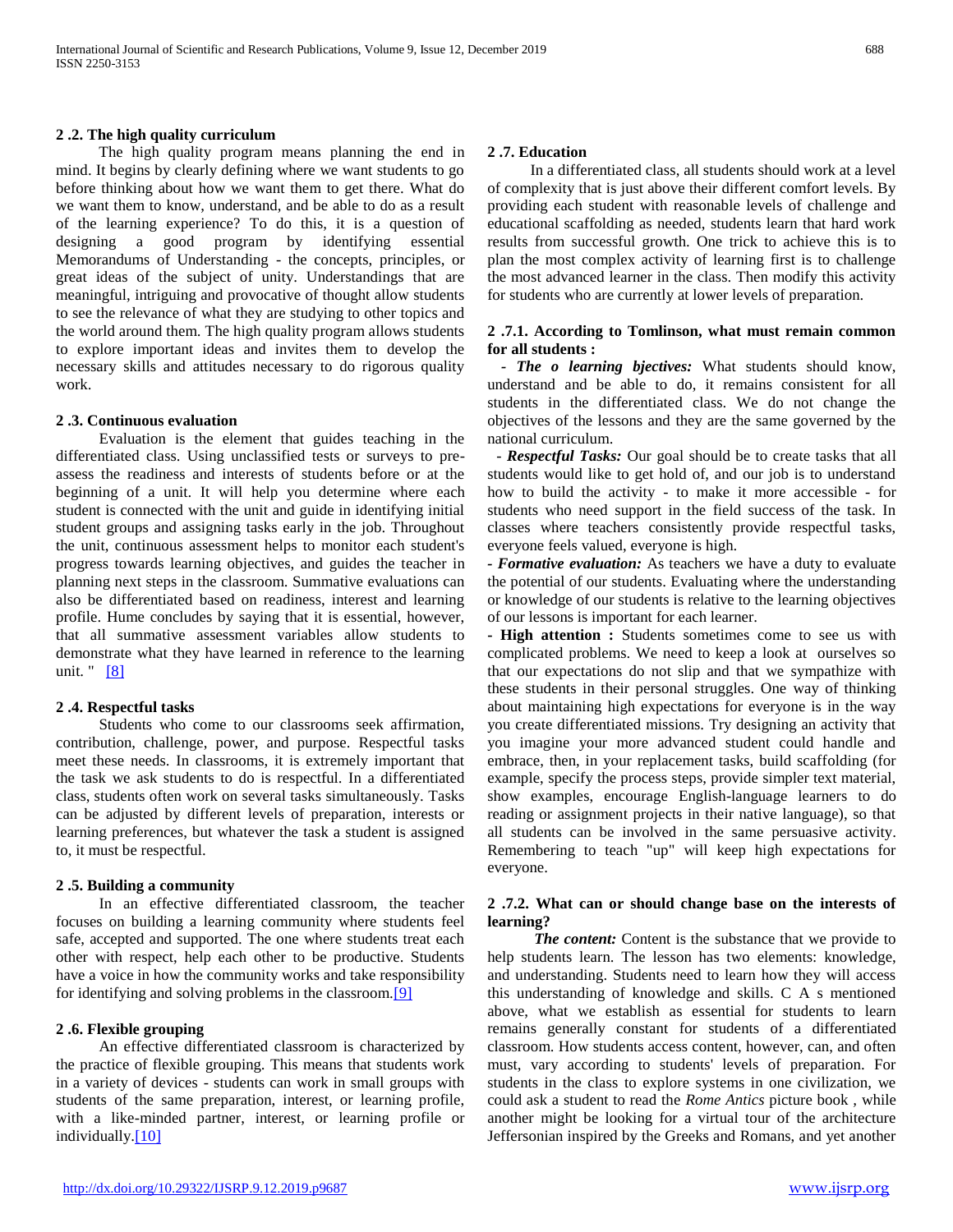can watch a clip from a video about Greek Secrets of the Past. However, knowledge of essential learning, student understanding, and / or skill that should draw from their varied reading generally remain constant.<sup>[11]</sup>

**The process:** We can also vary the activities that help students understand. Teachers can design a multi-level assignment based on readiness or create work options that have an analytical, creative or practical approach. While all versions of the moment have the same essential learning objectives of the task, the pathways to these goals may differ.

 *The product:* The products are the means by which students demonstrate what they have learned after significant training. The richest products are what we often call authentic assessments. As is the case with processes, the essential learning objectives for products rarely vary on students. Beyond that, there is room for great variance in products. Students can choose from the teacher-developed options propose their own options, work in different modes of expression, use different media, or work in different configurations. A good product leads students to demonstrate what they have mastered.

 *Teaching Arrangements:* The differentiated class requires organization and consistency to make students feel safe, but it must remain flexible. This is most evident in grouping configurations. The grouping must be fluid - sometimes a deliberate mix of students with different strengths, other times groups that need specific modifications, and even other groups of times who share similar interests.

## IV. DEFINITION OF THE EXPOSITIVE OR MAGISTERIAL **METHOD**

 In this teaching practice **,** the teacher masters a structured and sacred content . He transmits his knowledge in the form of a lecture : it is the lecture that leaves little room for interactivity with the learner. In the educational triangle of Jean Houssaye [12], this corresponds to the privileged relationship teacher-knowing where the teacher is an expert of the content, a holder of truth that transmits the information unequivocally. It is often difficult in these conditions that the course can learn something, except in the case where it is articulated to other activities that allow real cognitive work.

 Thus Alexandre Danielle supports the thought of Jeanne Moll denouncing [\[13\] t](https://translate.googleusercontent.com/translate_f#_ftn13)he type of vertical ratio strongly hierarchical his dice on a transmission of sacred knowledge that considers the student as ignorant. Generally this relationship creates excessive tension between the teacher and the learner.

## **Table 1: Comparison between traditional and differentiated lesson steps (according to Tomlinson.)**

| Typical<br>diagram<br>traditional<br>approach | of a Typical diagram<br>of<br>a<br>learning<br>learning differentiated<br>approach |
|-----------------------------------------------|------------------------------------------------------------------------------------|
|                                               | The role of the The role of the teacher                                            |
| teacher                                       |                                                                                    |
| Motivation                                    | Motivation                                                                         |

| Revision                                                                           | 1- Diagnostic evaluation or<br>essential questions (for control<br>of knowledge)                                                                                                                                                                                                                                                                            |
|------------------------------------------------------------------------------------|-------------------------------------------------------------------------------------------------------------------------------------------------------------------------------------------------------------------------------------------------------------------------------------------------------------------------------------------------------------|
| Introduction to the new lesson<br>Explanation by the teacher                       | 2 - Division of groups and<br>assignment of work according<br>to the levels or needs of the<br>students.                                                                                                                                                                                                                                                    |
| Some questions or not<br>Dictation or copy of the lesson<br>in the exercise books. | 3 - Assignment of teaching<br>materials<br>Explanation of the work.<br>What students do                                                                                                                                                                                                                                                                     |
| What students do                                                                   |                                                                                                                                                                                                                                                                                                                                                             |
| Memorizing the lesson                                                              | 4 - Work by pupils in group or<br>in partnership<br>Control of the groups by the<br>addition<br>teacher<br>and<br>$\sigma$ f<br>explanation according to the<br>needs of the pupils. If time is<br>not enough students<br>will<br>continue outside of school<br>hours.<br>5 - Presentation of the work of<br>each group to the whole class.<br>(Evaluation) |
|                                                                                    | $Copy$ of a summary<br><u>for</u><br>everyone by everyone                                                                                                                                                                                                                                                                                                   |
| What the teacher does                                                              | What the teacher does                                                                                                                                                                                                                                                                                                                                       |
| Written or oral questioning                                                        | 6 - Reinforcement students<br>who have not understood the<br>theme of the lesson seen.                                                                                                                                                                                                                                                                      |

## *Source: Personal evaluation.*

## V. CONCLUSION

 In this comparative study, we realize that the traditional method leaves little space for student participation and favors his limited participation in acquisition of knowledge. The active method is characterized by the application of the principle according to which the subject better learns if he is personally engaged personally whole in an action and the control becomes a self-evaluation of the individuals. It results of the inadequacies of the traditional or school old.

#### ACKNOWLEDGEMENTS

We thank everyone who helped us in writing this article.

#### **REFERENCES**

<sup>[1]</sup> Casella F rancesco ., Lezioni di storia dell'educazione e della pedagogia , Roma, Las, 2003-2004.